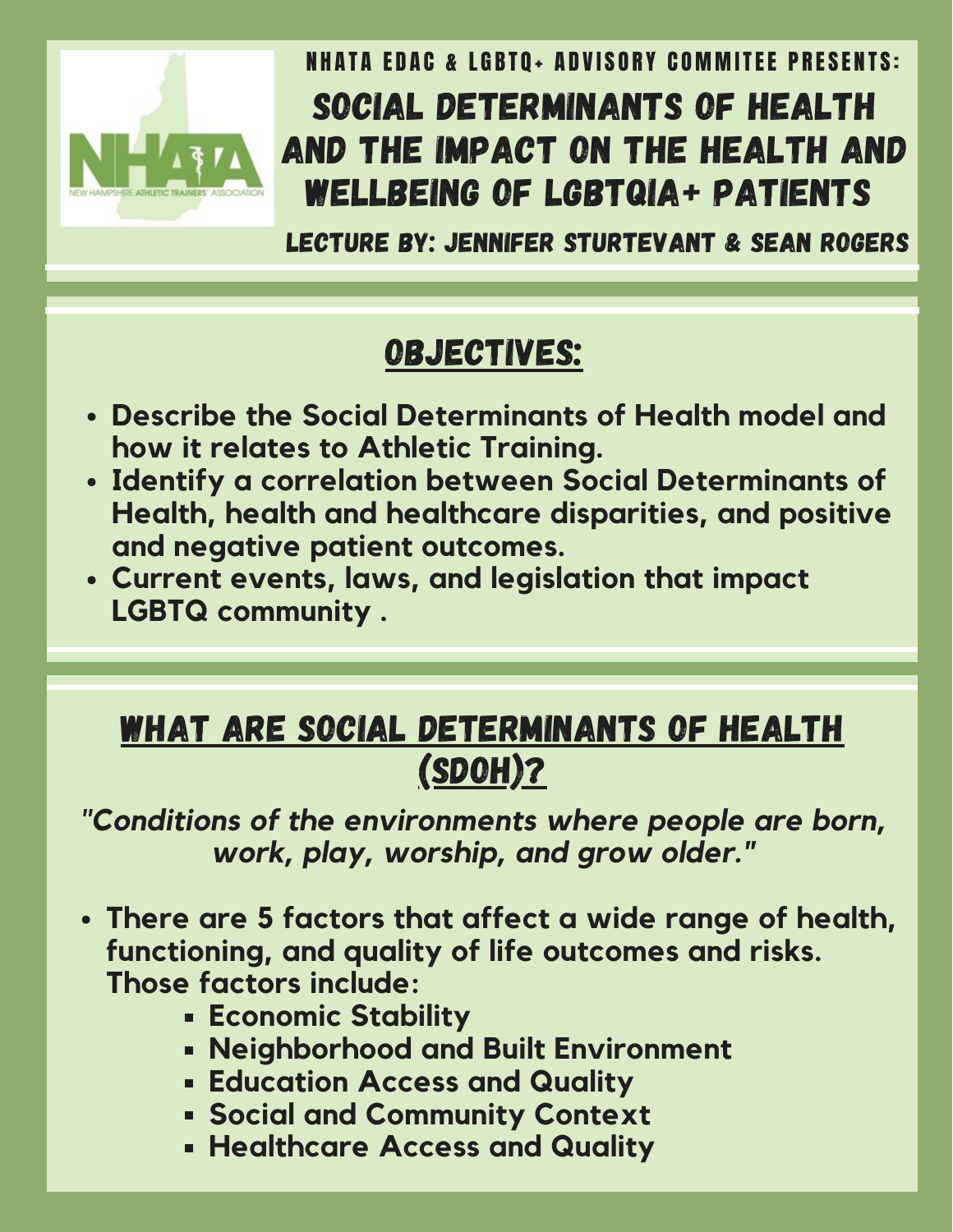

# SDOH (CONT.) ECONOMIC STABILITY

LECTURE BY: JENNIFER STURTEVANT & SEAN ROGERS

## ECONOMIC STABILITY

"*Ability to maintain a stable employment, avoid food insecurity, maintain adequate housing, and avoid experiencing poverty"*

- **Those that lack economic stability:**
	- **Live in geographical areas lacking public resources/support program**
	- **Lack access to healthy food options**
	- **Lower healthcare literacy**
	- **Inadequate or overcrowded housing**
	- **Experience homelessness**
- **Patient intervention:**
	- **Work alongside administration to identify cocurricular work opportunities through the school**
	- **Identify LGBTQIA specific scholarships through Human Rights Campaign scholarship database**
	- **Locate free wifi hotspots or an establishment with free computer access**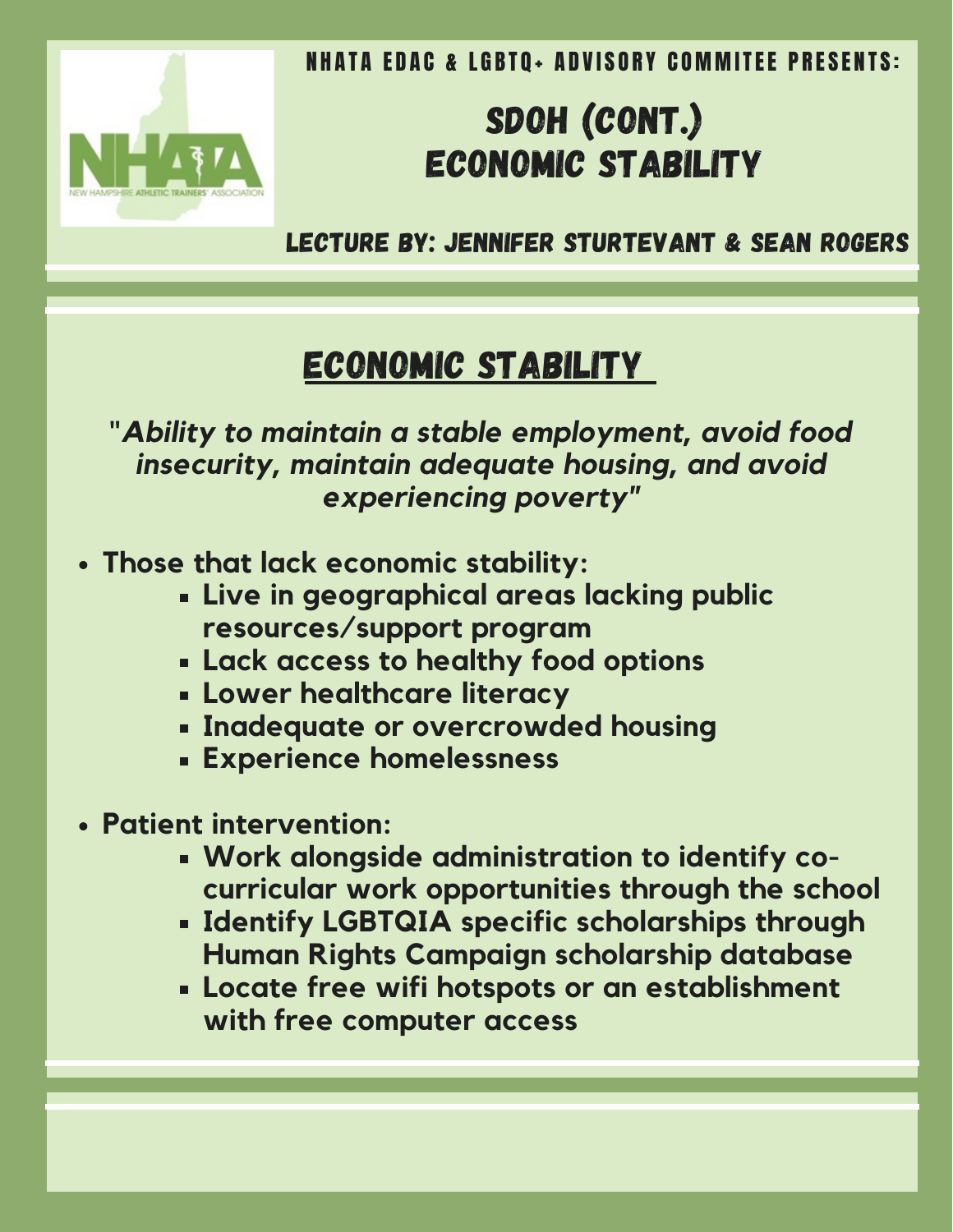

# SDOH (CONT.) NEIGHBORHOOD AND BUILT ENVIROMENT

LECTURE BY: JENNIFER STURTEVANT & SEAN ROGERS

#### NEIGHBORHOOD AND BUILT ENVIRONMENT

"**A person's physical environment can have a direct impact on their health and well-being in addition to their ability to access healthcare."**

- **Factors of a person's environment can include;**
	- **Access to food thats supports healthy eating patterns**
	- **Quality and affordability of housing**
	- **Level of crime and violence within an area**
	- **Feeling safe and secure in your home**
	- **Resiliency of environmental conditions**
- **61% of transgender or non-conforming individuals experienced differential treatment when searching for housing. Some differential treatment includes;**
	- **Denied being shown amenities**
	- **Being quoted higher rental prices**
- **Patient intervention:**
	- **Access to local shelters and affordable housing**
	- **Local LGBTQIA+ community support groups**
	- **Local food banks and affordable farmer's markets**
	- **Public transportation**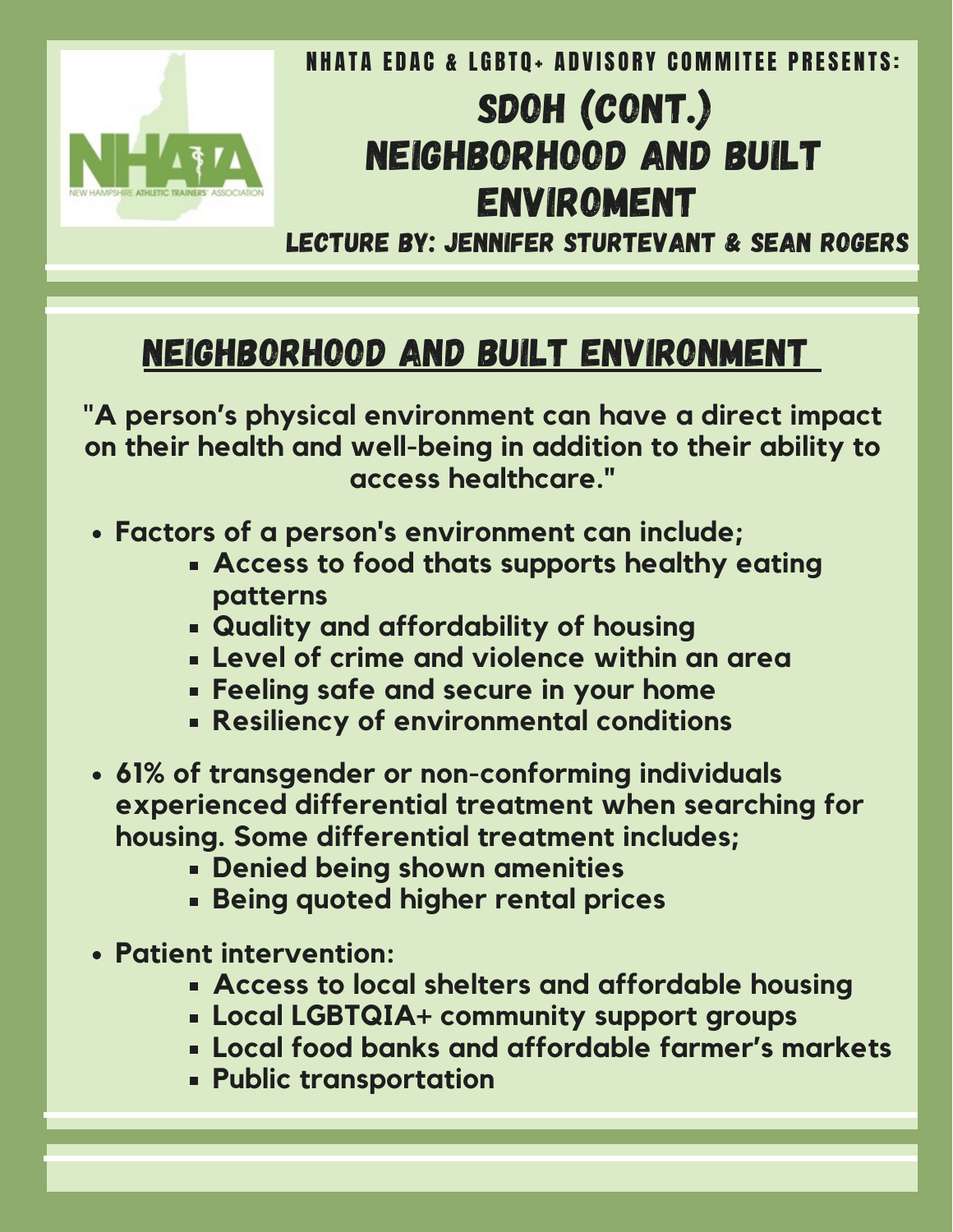

# SDOH (CONT.) EDUCATION ACCESS AND QUALITY

LECTURE BY: JENNIFER STURTEVANT & SEAN ROGERS

#### Education Access and Quality

**"A***ccess to quality education is key component when assessing for social determinants of health."*

- **Adequate access includes:**
	- **Availability of early childhood education**
	- **High school graduation rates**
	- **Availability of post-secondary education opportunities**
	- **Healthcare literacy**
	- **Access to evidence-based sex, gender, and health education**
- **Inadequate access includes:**
	- **Lower economic stability and lifelong earnings**
	- **Lower likelihood to pursue post-secondary education opportunities**
	- **Low healthcare literacy**
- **LGBTQIA students feel unsafe in school because of their sexual orientation, gender expression, and gender identity**
	- **LGBTQIA reported that 81-82% of school staff did not intervene when hearing a negative remark about gender expression or homophobic remarks**
- **Patient intervention:**
	- **Seek out the presence of an inclusive club or student support group**
	- **Connecting the student with supportive faculty/staff**
	- **Advocating for the development of anti-harassment policies and regular trainings**
	- **Identify tutoring programs through public avenues Local libraries/shelters**
	- **Connecting the student with LGBTQIA+ mentoring programs**
		- **Big Brother Big Sister**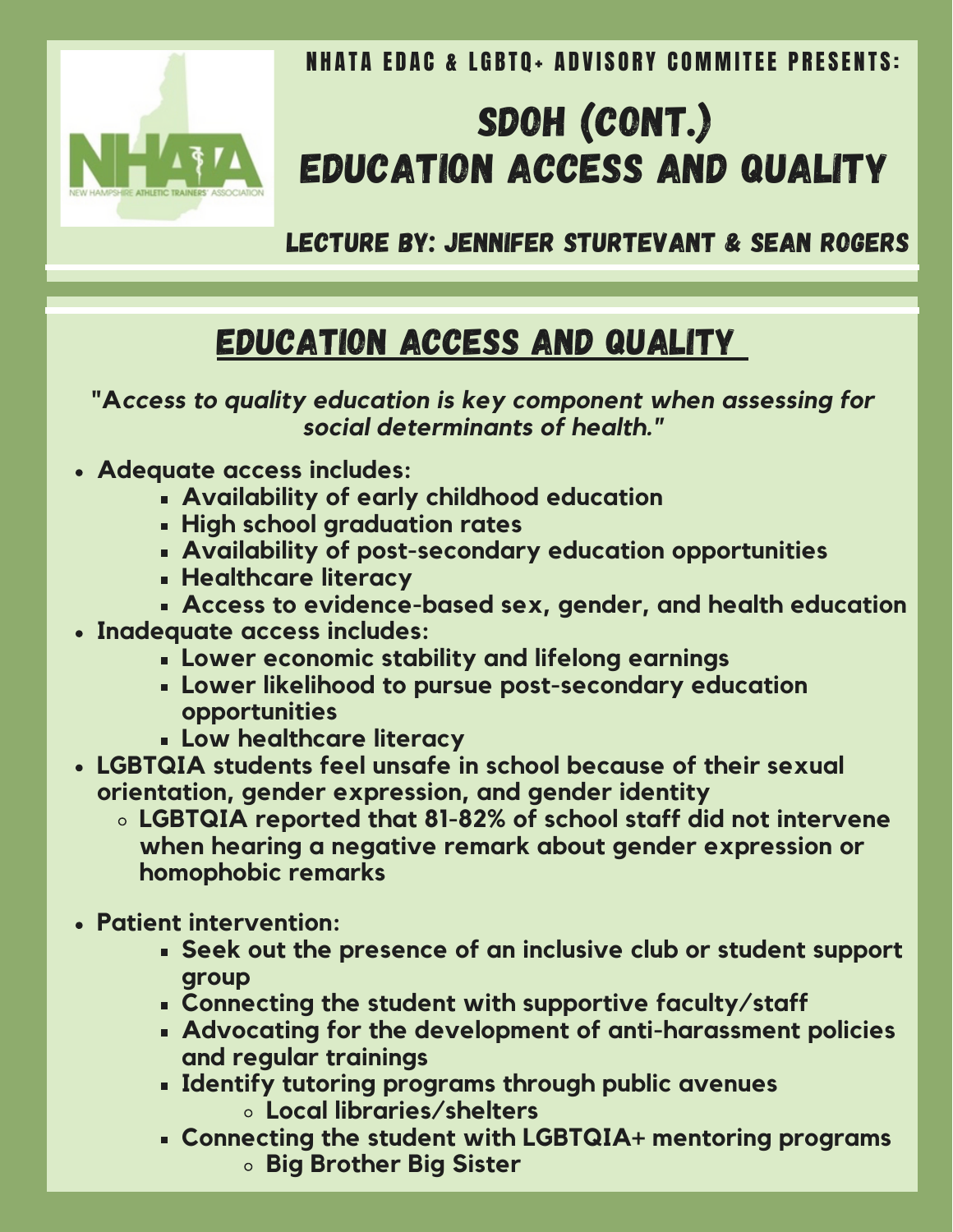

# SDOH (CONT.) SOCIAL AND COMMUNITY CONTEXT

LECTURE BY: JENNIFER STURTEVANT & SEAN ROGERS

#### Social and Community Context

**"This is important to an individual's feeling of belonging and to provide a support network integral to overall health and well-being."**

- **Factors include:**
	- **Ability to engage in civic participation**
	- **Prevalence if discrimination, harassment, and hate crimes**
	- **Rates of incarceration for non-violent crimes**
	- **Social cohesion and community support groups**
- **Those who lack support experience:**
	- **Social exhaustion and isolation**
	- **Low self-esteem**
	- **Poor mental and physical health**
	- **Fewer opportunities for personal and professional advancement**
- **Patient Interventions:**
	- **Identify community resources within the immediate area - "safe spaces"**
	- **Connecting the patient with LGBTQIA specific community support groups**
		- **Pridecorps (youth)**
		- **GLBT Near Me**
			- **Online national database (new project)**
		- **The Trevor Project**
			- **phone: 866-488-7386**
		- **Trans Lifeline**
			- **phone: 877-565-8860**

**For NATA members, complete Safe Space Ally Training for the Athletic Trainer through link https://pdc.nata.org/courses/safespace**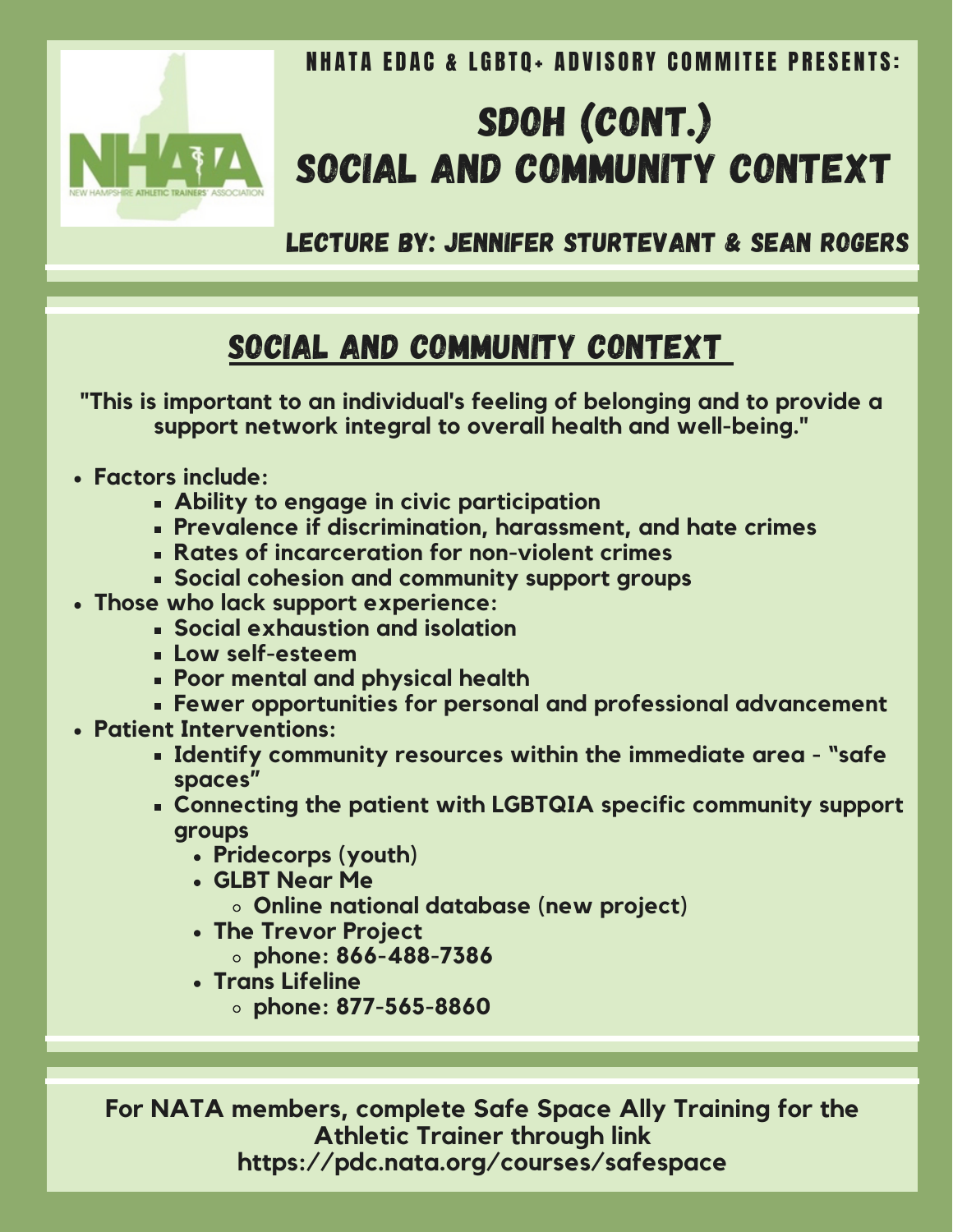

# SDOH (CONT.) HEALTHCARE ACCESS AND **QUALITY**

LECTURE BY: JENNIFER STURTEVANT & SEAN ROGERS

### HealthCare Access and Quality

"**The lack of access to quality of healthcare services impacts health outcomes and results in health and healthcare disparities."**

- **Health literacy**
	- **minimal education and understanding of signs/symptoms of major illness and injuries**
- **Health insurance**
	- **Those who lack access will have no health insurance or limited coverage**
- **LGBTQIA population often endure discriminatory experiences such as:**
	- **Disrespectful treatment from staff**
	- **Denial of care**
	- **Harsh language**
	- **Being told their gender identity or sexual orientation is the cause of the their illness**
- **Inadequate training on specific needs lead to:**
	- **Subpar care**
	- **Lack of patient education**
	- **Inadequate interventions**
	- **Poor patient outcomes**
	- **Ultimately discrimination**